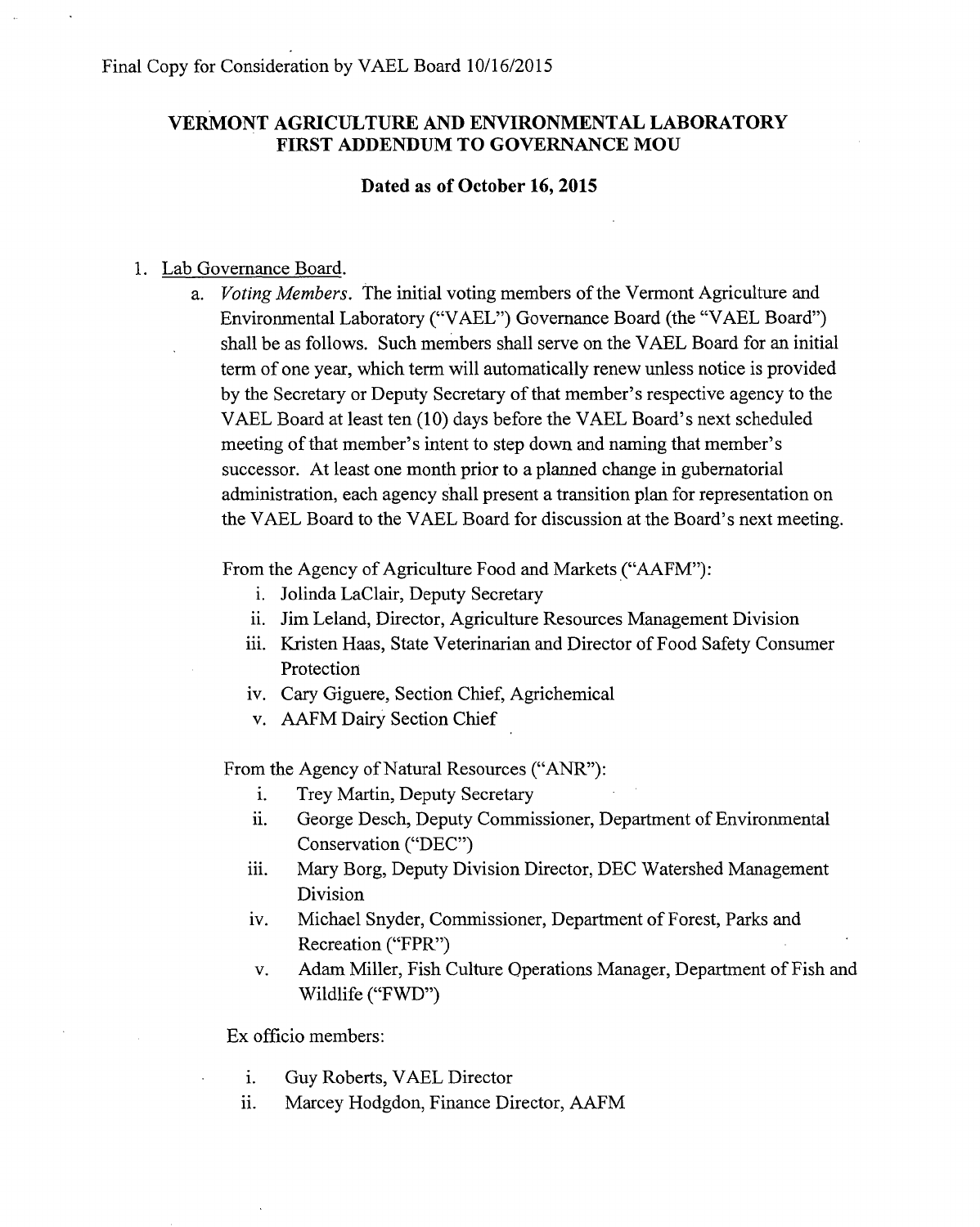- iii. Hunter Thompson, IT Director, AAFM
- iv. Vermont Technical College President Smith or designee
- *b. Executive Committee.* The initial members of the VAEL Board executive committee shall be as follows. Such members shall serve on the VAEL Board executive committee for an initial term of one year, which term will automatically renew unless notice is provided by the Secretary or Deputy Secretary of that member's respective agency to the VAEL Board executive committee at least ten (10) days before the VAEL Board executive committee's next scheduled meeting of that member's intent to step down and naming that member's successor.

From AAFM: Jolinda LaClair, Jim Leland and Guy Roberts

From ANR: Trey Martin and George Desch

- *c. Regular Meetings; Notice.* Regular meetings of the members shall be held at least quarterly, at a time and place designated by the executive committee. Electronic notice of meetings shall be given to each voting member at least two weeks prior to the meeting.
- *d. Quorum.* A majority of the voting members of the VAEL Board shall constitute a quorum, including at least three members from each agency.
- *e. Voting.* All issues to be voted on by the VAEL Board shall be decided by a two thirds majority of those present at the meeting in which the vote takes place.
- *f. Chair and secretary.* The VAEL Board shall select a chair and secretary from its members, who shall serve in such capacity until a new chair or secretary are selected by the members of the VAEL Board.
- *g. Agendas.* The VAEL Board executive committee shall be responsible to prepare agendas for meetings of the VAEL Board, Lab Management Team and Stakeholder Advisory Board. Those agendas shall be prepared in coordination with the Lab Director.
- 2. Lab Management Team. The initial members of the Lab Management Team shall be as follows. Each member of the Lab Management Team for an initial term of one year, which term will automatically renew unless notice is provided by the Secretary or Deputy Secretary of that member's respective agency to the VAEL Board at least ten (10) days before the Lab Management Team's-next scheduled meeting of that member's intent to step down and naming that member's successor. Members of the Governance Board shall also be invited to Lab Management Team meetings, attendance optional.
	- a. From AAFM:
		- i. Dan Needham, VAEL Chemistry Supervisor
		- ii. John Jaworski, VAEL Biology Supervisor